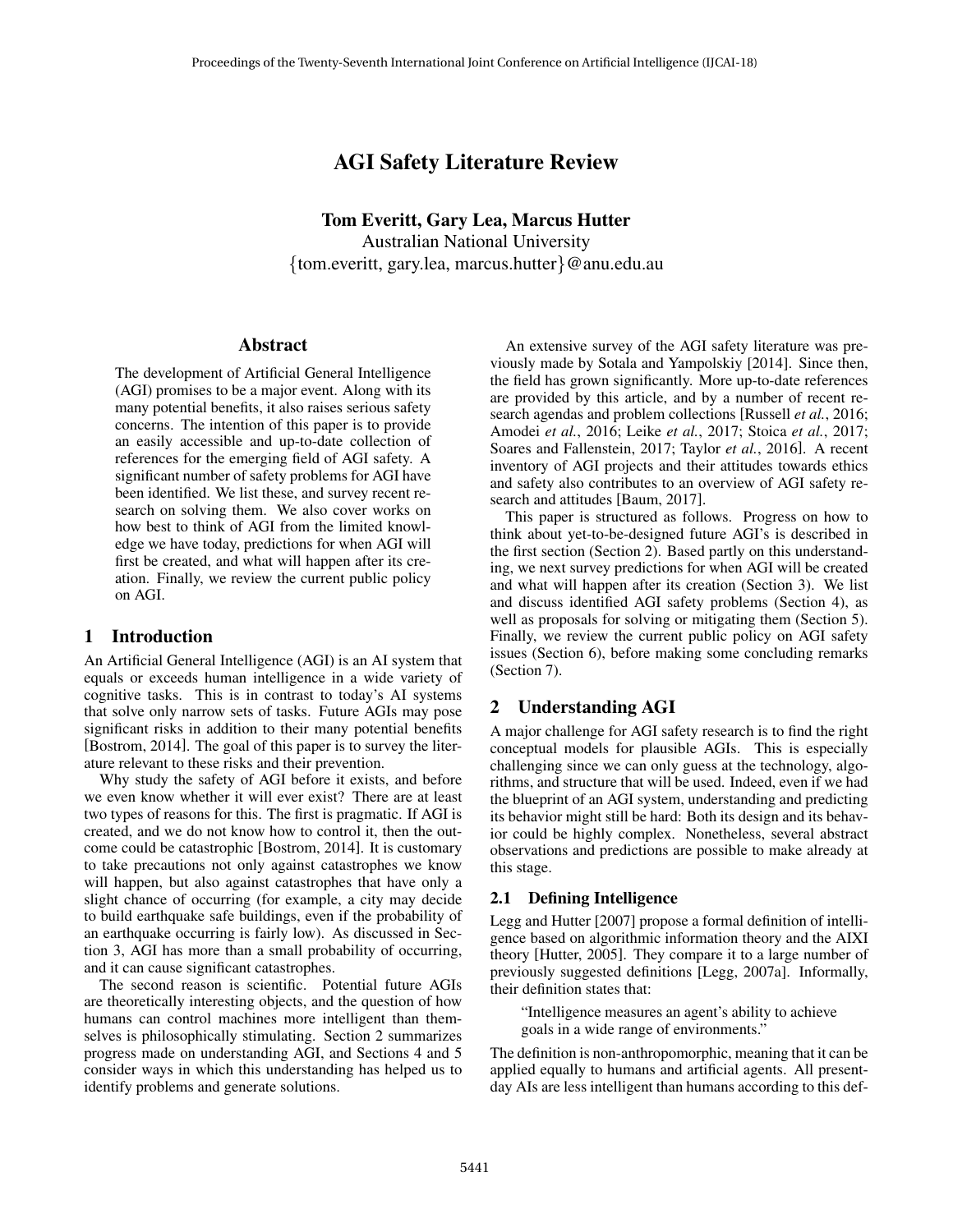inition, as each AI is unable to achieve goals beyond a rather narrow domain. These domains can be for example ATARI environments [Mnih *et al.*, 2015, 2016; Hessel *et al.*, 2017], board-games [Silver *et al.*, 2016, 2017b,a], car-driving [Bojarski *et al.*, 2016; Huval *et al.*, 2015]. However, a trend towards greater generality can be observed, with e.g. car driving being a more general task than Chess, and AlphaZero simultaneously achieving state of the art performance on several challenging board games [Silver *et al.*, 2017a].

Following the Legg-Hutter definition, we may expect that a future, super-human AGI will be able to achieve more goals in a wider range of environments than humans. The most intelligent agent according to this definition is AIXI, which has been studied both mathematically and empirically; see Everitt and Hutter [2018b]; Leike [2016]; Hutter [2012b, 2005] for surveys. Safety work derived from AIXI is reviewed mostly in Section 5.

The Legg-Hutter intelligence definition measures what matters for control. The more intelligent an agent is, the more control it will have over aspects of the environment relating to its goals. If two agents with significantly different Legg-Hutter intelligence have conflicting goals in a shared environment, then the more intelligent of the two will typically succeed and the less intelligent fail. This points to the risks with increasingly intelligent AGIs: If their goals are not aligned with ours, then there will likely be a point where their goals will be achieved to the loss of ours [Russell, 2016].

### 2.2 Orthogonality

Bostrom's [2012; 2014] *orthogonality thesis* states that essentially any level of intelligence is compatible with any type of goal. Thus it does not follow, as is sometimes believed, that a highly intelligent AGI will realize that a simplistic goal such as creating paperclips or computing decimals of  $\pi$  is dumb, and that it should pursue something more worthwhile such as art or human happiness. Relatedly, Hume [1738] argued that *reason* is the slave of *passion*, and that a passion can never rationally be derived. In other words, an AGI will employ its intelligence to achieve its goals, rather than conclude that its goals are pointless. Further, if we want an AGI to pursue goals that we approve of, we better make sure that we design the AGI to pursue such goals: Beneficial goals will not emerge automatically as the system gets smarter.

## 2.3 Convergent Instrumental Goals

The orthogonality thesis holds for the *end goals* of the system. In stark contrast, the *instrumental goals* will often coincide for many agents and end goals [Omohundro, 2008; Bostrom, 2012]. Common instrumental goals include:

- Self-improvement: By improving itself, the agent becomes better at achieving its end goal.
- Goal-preservation and self-preservation: By ensuring that future versions of itself pursue the same goals, the end goal is more likely to be achieved.
- Resource acquisition: With more resources, the agent will be better at achieving the end goals.

Exceptions exist, especially in game-theoretic situations where the actions of other agents may depend on the agent's goals or other properties [LaVictoire *et al.*, 2014]. For example, an agent may want to change its goals so that it always chooses to honor contracts. This may make it easier for the agent to make deals with other agents.

## 2.4 Formalizing AGI

Bayesian, history-based agents have been used to formalize AGI in the so-called AIXI-framework [Hutter 2005; also discussed in Section 2.1]. Extensions of this framework have been developed for studying goal alignment [Everitt and Hutter, 2018a], multi-agent interaction [Leike *et al.*, 2016], space-time embeddedness [Orseau and Ring, 2012], selfmodification [Orseau and Ring, 2011; Everitt *et al.*, 2016], observation modification [Ring and Orseau, 2011], selfduplication [Orseau, 2014a,b], knowledge seeking [Orseau, 2014], decision theory [Everitt et al., 2015], and death and suicide [Martin *et al.*, 2016].

Some aspects of reasoning are swept under the rug by AIXI and Bayesian optimality. Importantly, probability theory assumes that agents know all the logical consequences of their beliefs [Gaifman, 2014]. An impressive model of *logical non-omniscience* has recently been developed by Garrabrant [2016, 2017]. Notably, Garrabrant's theory avoids Gödelian obstacles for agents reasoning about improved versions of themselves [Fallenstein and Soares, 2014]. There is also hope that it can provide the foundation for a decision theory for logically uncertain events, such as how to bet on the 50th digit of  $\pi$  before calculating it.

## 2.5 Alternate Views

Drexler [private communication, 2017] argues that an AGI does not need to be an *agent* that plans to achieve a goal. An increasingly automatized AI research and development process where more and more of AI development is being performed by AI tools can become super-humanly intelligent without having any agent subcomponent. Avoiding to implement goal-driven agents that make long-term plans may avoid some safety concerns. Drexler [2015] outlines a theoretical idea for how to keep AIs specialized. Relatedly, Weinbaum and Veitas [2016], criticize the (rational) agent assumption underpinning most AGI theory.

However, Bostrom [2014, Ch. 10] and Gwern [2016], worry that the incentives for endowing a specialized *tool AI* with more general capabilities will be too strong. The more tasks that we outsource to the AI, the more it can help us. Thus, even if it were possible in theory to construct a safe tool AI, we may not be able to resist creating an agent AGI, especially if several competing organizations are developing AI and trying to reap its benefits. It is also possible that a system of tool AIs obtain agent properties, even if all of its subcomponents are specialized tool AIs.

# 3 Predicting AGI Development

Based on historical observations of economical and technological progress, and on the growing understanding of potential future AGIs described in Section 2, predictions have been made both for when the first AGI will be created, and what will happen once it has been created.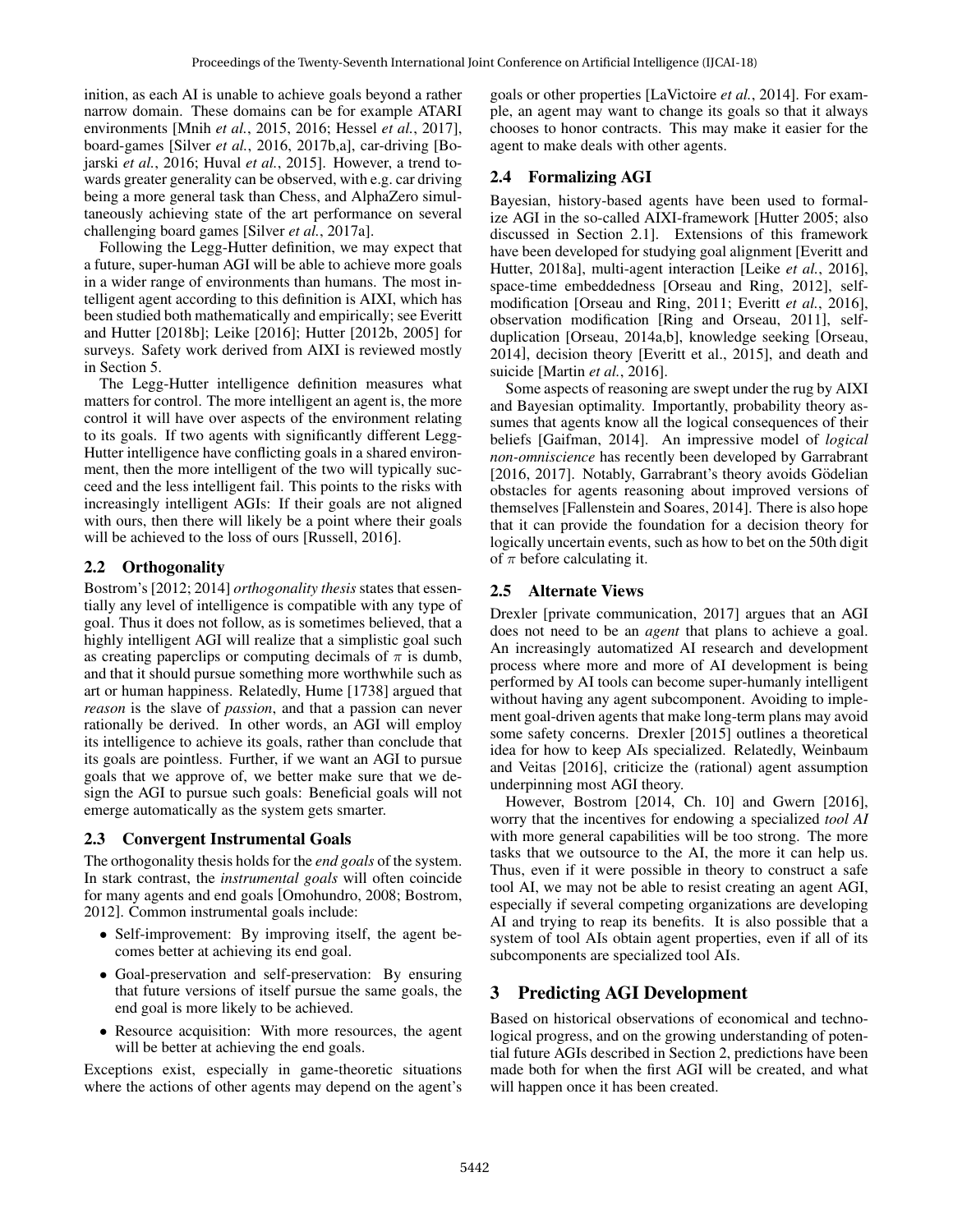### 3.1 When Will AGI Arrive?

There is an ongoing and somewhat heated debate about when we can expect AGI to be created, and whether AGI is possible at all or will ever be created. For example, by extrapolating various technology trends until we can emulate a human brain, Kurzweil [2005] argues that AGI will be created around 2029. Chalmers [2010] makes a more careful philosophical analysis of the brain-emulation argument for AI, and shows that it defeats and/or avoids counter arguments made by Lucas [1961], Dreyfus [1972], Searle [1980], and Penrose [1994]. Chalmers is less optimistic about the timing of AGI, and only predicts that it will happen within this century.

Surveys among AI researchers have found median predictions for AGI between 2040 and 2061, with estimates varying widely, from never to just a few years into the future [Baum *et al.*, 2011; Müller and Bostrom, 2016; Grace *et al.*, 2017]. Algorithmic progress have been tracked by Grace [2013], Eck ersley and Nasser [2018], and AI Impacts [2018b], and the costs of computing have been tracked by AI Impacts [2018b]. Notably, the computing power available for AI has doubled roughly every 3-4 months in recent years [Amodei and Hernandez, 2018]. A new MIT course on AGI shows that the AGI prospect is becoming more mainstream [Fridman, 2018]. Stanford has a course on AI safety [Sadigh, 2017]. Jilk [2017] argues that an AGI must have a conceptual-linguistic faculty in order to be able to access human knowledge or interact effectively with the world, and that the development of systems with conceptual-linguistic ability can be used as an indicator of AGI being near.

### 3.2 Will AGI Lead to a Technological Singularity?

As explained in Section 2.3, one of the instrumental goals of almost any AGI will be self-improvement. The greater the improvement, the likelier the end goals will be achieved. This can lead to *recursive* self-improvement, where a selfupgraded AGI is better able to find yet additional upgrades, and so on. If the pace of this process increases, we may see an *intelligence explosion* once a critical level of self-improvement capability has been reached [Good, 1966; Vinge, 1993; Kurzweil, 2005; Yudkowsky, 2008; Hutter, 2012a; Bostrom, 2014]. Already John von Neumann have been quoted calling this intelligence explosion a *singularity* [Ulam, 1958]. Singularity should here not be understood in its strict mathematical sense, but more loosely as a point where our models break.

Some counter arguments to the singularity have been structured by Walsh [2016], who argues that an intelligence explosion is far from inevitable:

- Intelligence measurement: The singularity predicts an increasingly rapid development of intelligence. However, it is not quite clear how we should measure intelligence [Hutter, 2012]. A rate of growth that looks fast or exponential according to one type of measurement, may look ordinary or linear according to another measurement (say, the log-scale).
- Fast thinking dog: No matter how much we increase the speed at which a dog thinks, the dog will never beat a decent human at chess. Thus, even if computers keep

getting faster, this alone does not entail their ever becoming smarter than humans.

- Anthropocentric: Proponents of the singularity often believes that somewhere around the human level of intelligence is a critical threshold, after which we may see quick recursive self-improvement. Why should the human level be special?
- Meta-intelligence, diminishing returns, limits of intelligence, computational complexity: It may be hard to do self-improvement or be much smarter than humans due to a variety of reasons, such as a fundamental (physical) upper bound on intelligence or difficulty of developing machine learning algorithms.

These arguments are far from conclusive, however. In *Life 3.0*, Tegmark [2017] argues that AGI constitutes a third stage of life. In the first stage, both hardware and software is evolved (e.g. in bacteria). In the second stage, the hardware is evolved but the software is designed. The prime example is a human child who goes to school and improves her knowledge and mental algorithms (i.e. her software). In the third stage of life, both the software and hardware is designed, as in an AGI. This may give unprecedented opportunities for quick development, countering the anthropocentric argument by Walsh. In relation to the limits of intelligence arguments, Bostrom [2014] argues that an AGI may think up to a million times faster than a human. This would allow it to do more than a millennium of mental work in a day. Such a speed difference would make it very hard for humans to control the AGI. Powerful mental representations may also allow an AGI to quickly supersede human intelligence in quality Sotala [2017], countering the fast-thinking dog argument. The possibility of brain-emulation further undermines the fastthinking dog argument. Yampolskyi [2017] also replies to Walsh's arguments.

Kurzweil's [2005] empirical case for the singularity has been criticized for lack of scientific rigor [Modis, 2006]. Modis [2002] argues that a logistic function fits the data better than an exponential function, and that logistic extrapolation yields that the rate of complexity growth in the universe should have peaked around 1990.

In conclusion, there is little consensus on whether and when AGI will be created, and what will happen after its creation. Anything else would be highly surprising, given that no similar event have previously occurred. Nonetheless, AGI being created within the next few decades and quickly superseding human intelligence seems like a distinct possibility.

# 4 Problems with AGI

Several authors and organizations have published research agendas that identify potential problems with AGI. Russell *et al.* [2016] and the Future of Life Institute (FLI) take the broadest view, covering societal and technical challenges in both the near and the long term future. Soares and Fallenstein [2017] at the Machine Intelligence Research Institute (MIRI) focus on the mathematical foundations for AGI, including decision theory and logical non-omniscience. Several subsequent agendas and problem collections try to bring the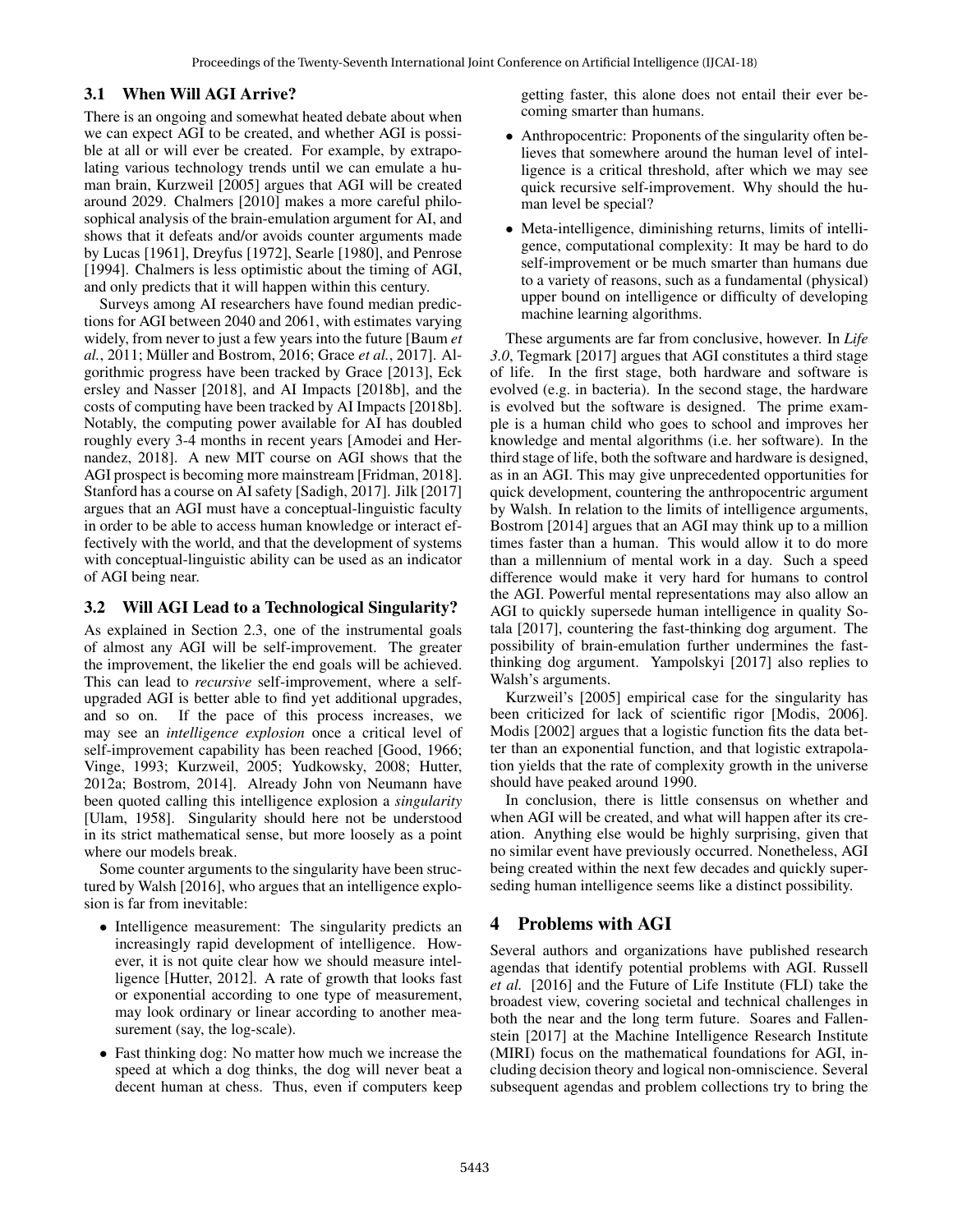sometimes "lofty" AGI problems down to concrete machine learning problems: Amodei *et al.* [2016] at OpenAI et al., Leike *et al.* [2017] at DeepMind, and Taylor *et al.* [2016] also at MIRI. In the agenda by Stoica *et al.* [2017] at UC Berkeley, the connection to AGI has all but vanished. For brevity, we will refer to the agendas by the organization of the first author, with MIRI-AF the agent foundations agenda by Soares and Fallenstein [2017] and MIRI-ML the machine learning agenda by [Taylor *et al.*, 2016]. Figure 1 shows some connections between the agendas. Figure 1 also makes connections to research done by other prominent AGI safety institutions: Oxford Future of Humanity Institute (FHI), Australian National University (ANU), and Center for Human-Compatible AI (CHAI).

Some clusters of problems appear in multiple research agendas:

- Value specification: How do we get an AGI to work towards the right goals? MIRI calls this value specification. Bostrom [2014] discusses this problem at length, arguing that it is much harder than one might naively think. Davis [2015] criticizes Bostrom's argument, and Bensinger [2015] defends Bostrom against Davis' criticism. Reward corruption, reward gaming, and negative side effects are subproblems of value specification highlighted in the DeepMind and OpenAI agendas.
- Reliability: How can we make an agent that keeps pursuing the goals we have designed it with? This is called *highly reliable agent design* by MIRI, involving decision theory and logical omniscience. DeepMind considers this the self-modification subproblem.
- Corrigibility: If we get something wrong in the design or construction of an agent, will the agent cooperate in us trying to fix it? This is called error-tolerant design by MIRI-AF and *corrigibility* by Soares *et al.* [2015]. The problem is connected to safe interruptibility as considered by DeepMind.
- Security: How to design AGIs that are robust to adversaries and adversarial environments? This involves building sandboxed AGI protected from adversaries (Berkeley), and agents that are robust to adversarial inputs (Berkeley, DeepMind).
- Safe learning: AGIs should avoid making fatal mistakes during the learning phase. Subproblems include safe exploration and distributional shift (DeepMind, OpenAI), and continual learning (Berkeley).
- Intelligibility: How can we build agent's whose decisions we can understand? Connects explainable decisions (Berkeley) and informed oversight (MIRI). Deep-Mind is also working on these issues, see Section 5.5 below.
- Societal consequences: AGI will have substantial legal, economic, political, and military consequences. Only the FLI agenda is broad enough to cover these issues, though many of the mentioned organizations evidently care about the issue [Brundage *et al.*, 2018; DeepMind, 2017].

There are also a range of less obvious problems, which have received comparatively less attention:

- Subagents: An AGI may decide to create *subagents* to help it with its task [Soares *et al.* 2015, Orseau, 2014a,b]. These agents may for example be copies of the original agent's source code running on additional machines. Subagents constitute a safety concern, because even if the original agent is successfully shut down, these subagents may not get the message. If the subagents in turn create subsubagents, they may spread like a viral disease.
- Malign belief distributions: Christiano [2016] argues that the *universal distribution* M [Solomonoff, 1964a,b, 1978; Hutter, 2005] is malign. The argument is somewhat intricate, and is based on the idea that a hypothesis about the world often includes simulations of other agents, and that these agents may have an incentive to influence anyone making decisions based on the distribution. While it is unclear to what extent this type of problem would affect any practical agent, it bears some semblance to aggressive *memes*, which do cause problems for human reasoning [Dennet, 1990].
- Physicalistic decision making: The *rational agent* framework is pervasive in the study of artificial intelligence. It typically assumes that a well-delineated entity interacts with an environment through action and observation channels. This is not a realistic assumption for *physicalistic* agents such as robots that are part of the world they interact with [Soares and Fallenstein, 2017].
- Multi-agent systems: An artificial intelligence may be copied and distributed, allowing instances of it to interact with the world in parallel. This can significantly boost learning, but undermines the concept of a single agent interacting with the world.

While these problems may seem esoteric, a security mindset [Yudkowsky, 2017] dictates that we should not only protect ourselves from things that can clearly go wrong, but also against anything that is not guaranteed to go right. Indeed, unforeseen errors often cause the biggest risks. For this reason, the biggest safety problem may be one that we have not thought of yet – not because it would necessarily be hard to solve, but because in our ignorance we fail to adopt measures to mitigate the problem.

# 5 Design Ideas for Safe AGI

We next look at some ideas for creating safe AGI. There is not always a clear line distinguishing ideas for safe AGI from other AI developments. Many works contribute to both simultaneously.

## 5.1 Value Specification

RL and misalignment. Reinforcement learning (RL) [Sutton and Barto, 1998] is currently the most promising framework for developing intelligent agents and AGI. Combined with Deep Learning, it has seen some remarkable recent successes, especially in playing board games [Silver *et al.*, 2016,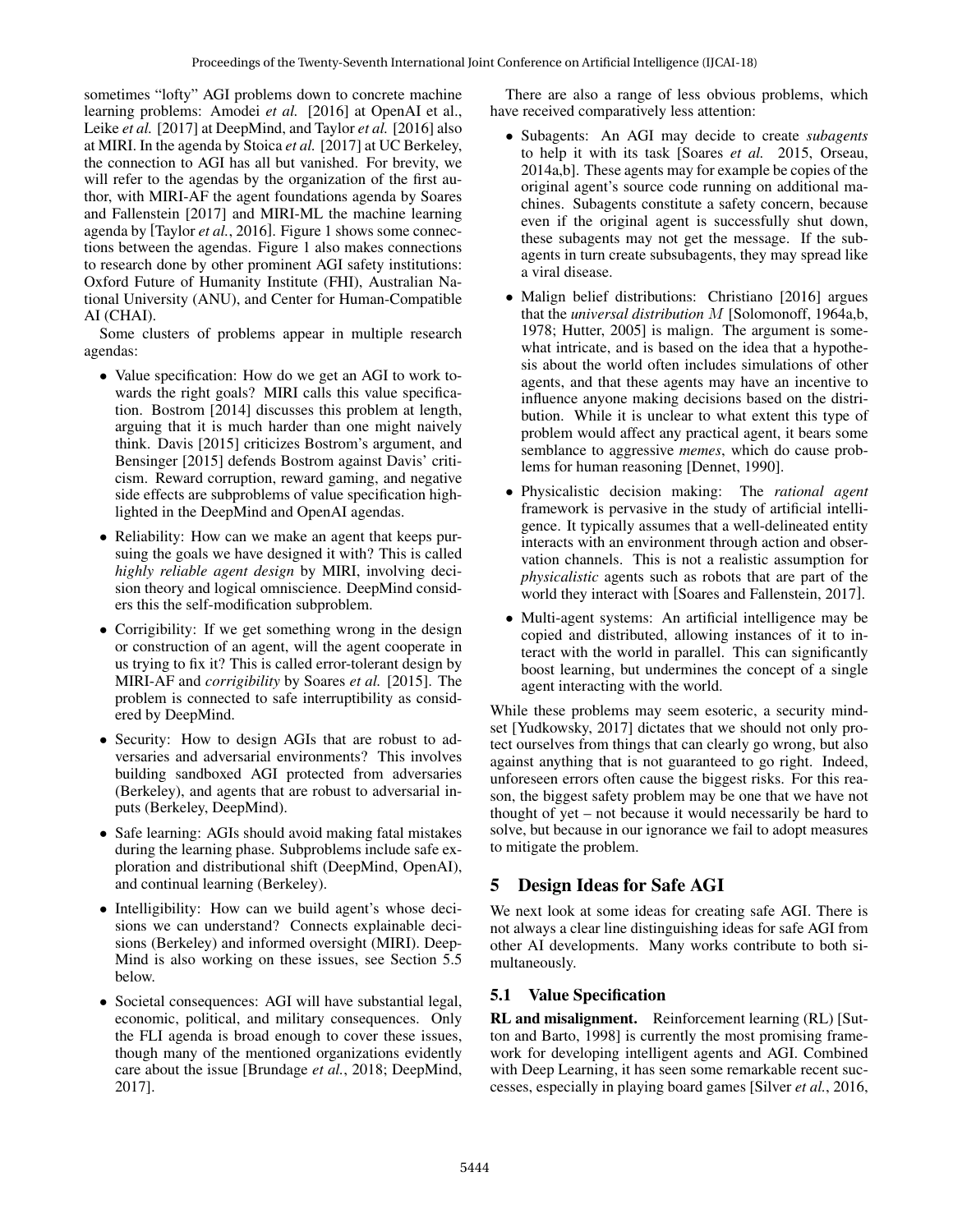Proceedings of the Twenty-Seventh International Joint Conference on Artificial Intelligence (IJCAI-18)



Figure 1: Connections between problems stated in different AGI safety research agendas (for ANU, CHAI, and FHI, the agendas are inferred from their recent publications).

2017a,b] and computer games [Mnih *et al.*, 2015, 2016; Hessel *et al.*, 2017].

Aligning the goals of an RL agent with the goals of its human supervisor comprises significant challenges, however [Everitt and Hutter, 2018]. These challenges include correct specification of the reward function, and avoiding that the agent takes shortcuts in optimizing it. Such shortcuts include the agent corrupting the observations on which the reward function evaluates performance, modifying the reward function to give more reward, hijacking the reward signal or the memory location of the reward, and, in the case of an interactively learned reward function, corrupting the data training the reward function. Everitt and Hutter [2018] categorize misalignment problems in RL, and suggest a number of techniques for managing the various sources of misalignment. The rest of this subsection reviews other work that has been done on designing agents with correctly specified values.

Learning a reward function from actions and preferences. One of the main challenges in scaling RL to the real world includes designing the reward function. This is particularly critical for AGI, as a poorly designed reward function would likely lead to a misaligned agent. As an example of misalignment, Clark and Amodei [2016] found that their boat racing agent preferred going in circles and crashing into obstacles instead of winning the race, due to a subtly misspecified reward function. Lehman *et al.* [2018], Gwern [2011], and Irpan [2018] have many more examples. Analogous failures in AGIs could cause severe catastrophes. The DeepMind problem collection calls this a *reward gaming* problem. One potential way around the problem of gameable reward functions is to let the agent learn the reward function. This lets designers offload some of the design work to powerful machine learning techniques.

Inverse reinforcement learning (IRL) [Ng and Russell, 2000; Ziebart et al., 2008; Choi and Kim, 2011] is a framework for learning a reward function from the actions of an expert, often a human demonstrator. In one famous example, Abbeel *et al.* [2007] taught an agent acrobatic helicopter flight by observing the actions of a human pilot. Impressively, the agent ultimately became better at flying than the pilot it observed. However, a learned reward function cannot be better than the data that trained it. If all training happens before the agent is launched into the environment, then the data may not properly describe situations that the agent reaches far into its lifetime (a so-called *distributional shift* problem; Amodei *et al.* 2016). For this reason, interactive training of the reward function may be preferable, as it allows the training data to adapt to any new situation the agent may encounter.

Cooperative inverse reinforcement learning (CIRL) is a generalization of IRL that lets the expert and the agent act simultaneously in the same environment, with the agent interactively learning the expert's preferences [Hadfield-Menell *et al.*, 2016]. Among other things, this allows the expert to take demonstrative actions that are suboptimal according to his or her reward function but more informative to the agent, without the agent being led to infer an incorrect reward function. The CIRL framework can be used to build agents that avoid interpreting reward functions overly literally, thus avoiding some misalignment problems with RL [Hadfield-Menell *et al.*, 2017b].

A reward functions can also be learned from a human rating short video clips of (partial) agent trajectories against each other [Christiano *et al.*, 2017]. For example, if the human consistently rates scenarios where the agent falls off a cliff lower than other scenarios, then the learned reward function will assign a low reward to falling off a cliff. Using this technique, a non-expert human can teach an agent complex behaviors that would have been difficult to directly program a reward function for. Warnell [2017] use a related approach, needing only 15 minutes of human feedback to teach the agent the ATARI game Bowling. In order to scale this method to more complex tasks where evaluation is non-trivial, Irving *et al.* [2018] propose letting two systems debate which option is better, highlighting flaws in each others suggestions and arguments. Ideally, following the debate will significantly boost the human's ability to make an informed evaluation.

On a fundamental level, learning from actions and learning from preferences is not widely different. Roughly, a choice of action  $a$  over action  $b$  can be interpreted as a preference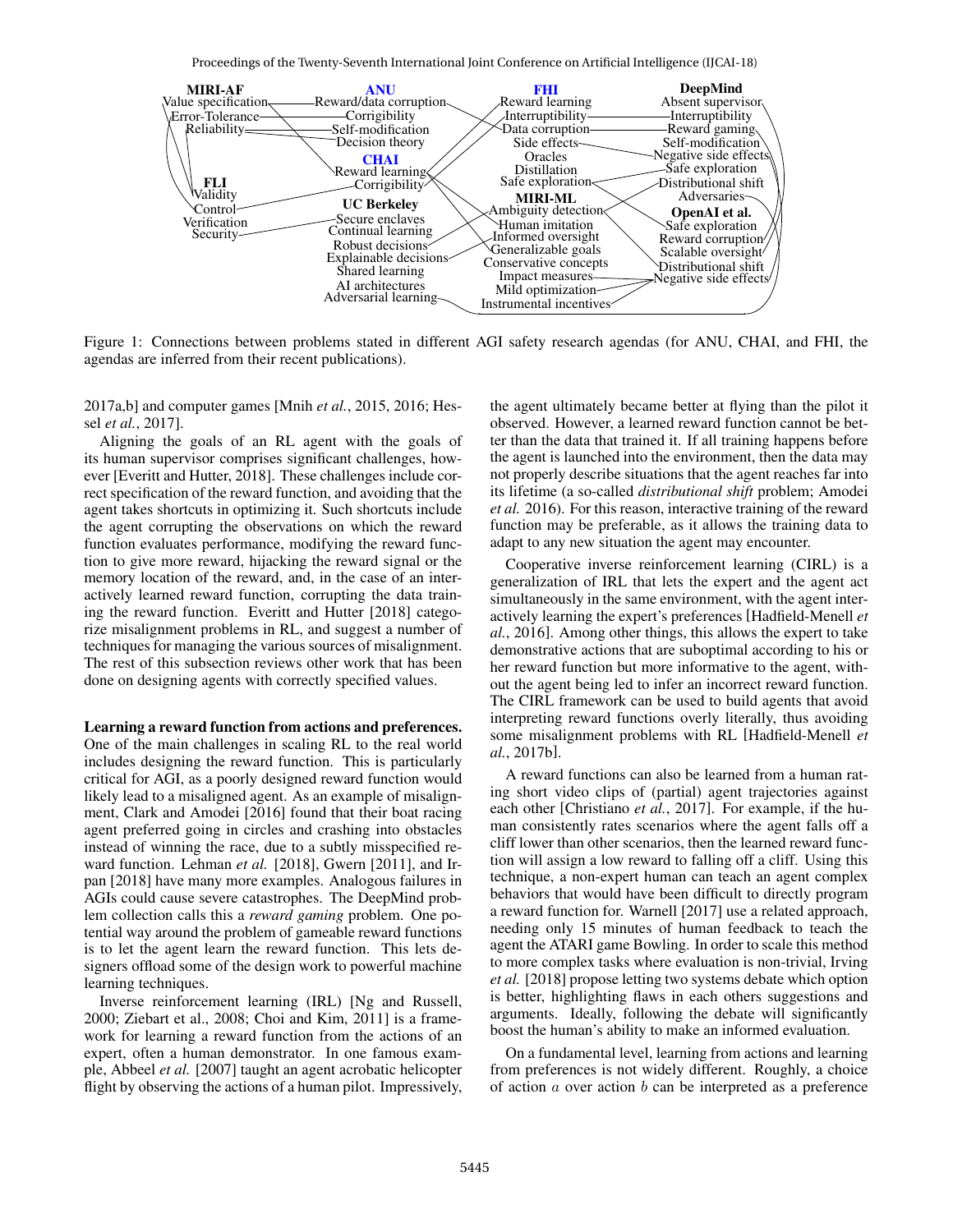for the future trajectories resulting from action  $\alpha$  over the trajectories resulting from action b. However, a few notable differences can still be observed. First, at least in Christiano's [2017] framework, preferences always apply to *past* events. In contrast, an action in the CIRL framework typically gives information about which *future* events the human prefers. A drawback is that in order for the action to carry information about future events, the action must be chosen (somewhat) rationally. Humans do not always act rationally; indeed, we exhibit several systematic biases [Kahneman, 2011]. A naive application of (C)IRL therefore runs the risk of inferring an incorrect reward function. To address this, Evans *et al.* [2016] develop a method for learning the reward function of agents exhibiting some human-like irrationalities. Without assumptions on the type of irrationality the expert exhibits, nothing can be learned about the reward function [Armstrong and Mindermann, 2017]. In comparison, learning from preferences seems to require weaker rationality assumptions on the human's part, as correctly stating ones preferences may be easier than acting rationally.

Yet another approach to learning a reward function is to learn it from stories [Riedl and Harrison, 2016].

Approval-directed agents. In a series of blog posts, Christiano [2014] suggests that AGIs should be designed to maximize approval for their actions rather than trying to reach some goal. He argues that approval-directed systems have many of the same benefits of goal-directed systems while avoiding some of their worst pitfalls. Christiano [2015] and Cotra [2018] outline a method for how approval-directed agents can be chained together in a hierarchy, boosting the accuracy of the approvals of the human at the top of the chain.

Reward corruption. Reinforcement learning AGIs may hijack their reward signal and feed themselves maximal reward [Ring and Orseau, 2011]. Interestingly, model-based agents with preprogrammed reward functions are much less prone to this behavior [Everitt *et al.*, 2016; Hibbard, 2012]. However, if the reward function is learned online as discussed above, it opens up the possibility of *reward learning corruption*. An AGI may be tempted to influence the data training its reward function so it points towards simple-to-optimize reward functions rather than harder ones [Armstrong, 2015]. Everitt *et al.* [2017] show that the type of data the agent receives matter for reward learning corruption. In particular, if the reward data can be cross-checked between multiple sources, then the reward corruption incentive diminishes drastically. Everitt *et al.* also evaluate a few different approaches to reward learning, finding that the *human action*-data provided in CIRL is much safer than the *reward*-data provided in standard RL, but that CIRL is not without worrying failure modes.

Side effects. An AGI that becomes overly good at optimizing a goal or reward function that does not fully capture all human values, may cause significant negative side effects [Yudkowsky, 2009]. The *paperclip maximizer* that turns the earth and all humans into paperclips is an often used example [Bostrom, 2014], now available as a highly addictive computer game [Lantz, 2017]. Less extreme examples include companies that optimize profits and cause pollution and other externalities as negative side effects.

The most serious side effects seem to occur when a target function is optimized in the extreme (such as turning the earth into paperclips). Quantilization can avoid over-optimization under some assumptions [Everitt *et al.* 2017; Taylor, 2016]. Another more specific method is to "regularize" reward by the impact the policy is causing [Armstrong and Levinstein, 2017]. How to measure impact remains a major open question, however.

Connections to economics. The goal alignment problem has several connections to the economics literature. It may be seen as an instance of Goodhart's law [Goodheart, 1975] which roughly states that any measure of performance ceases to be a good measure once it is optimized for. Mannheim and Garrabrant [2018] categorize instances of Goodhart's law. It may also be seen as a principal-agent problem: The connections have been fleshed out by Hadfield-Menell and Hadfield [2018].

## 5.2 Reliability

Self-modification. Even if the reward function is correctly specified, an AGI may still be able to corrupt either the reward function itself or the data feeding it. This can happen either intentionally if such changes can give the agent more reward, or accidentally as a side effect of the agent trying to improve itself (Section 2.3).

A utility self-preservation argument going back to at least Schmidhuber [2007] and Omohundro [2008] says that agents should not want to change their utility functions, as that will reduce the utility generated by their future selves, as measured by the current utility function. Everitt *et al.* [2016] formalize this argument, showing that it holds under three nontrivial assumptions: (1) The agent needs to be model-based, and evaluate future scenarios according to its current utility function; (2) the agent needs to be able to predict how selfmodifications affect its future policy; and (3) the reward function itself must not endorse self-modifications. In RL [Sutton and Barto, 1998], model-free agents violate the first assumption, off-policy agents such as Q-learning violate the second, and the third assumption may fail especially in learned reward/utility functions (Section 5.1). Hibbard [2012] and Orseau [2011] Hibbard [2012] and Orseau and Ring [2011] also study the utility self-preservation argument.

# 5.3 Corrigibility

By default, agents may resist shutdown and modifications due to the self-preservation drives discussed in Section 2.3. Three rather different approaches have been developed to counter the self-preservation drives.

Indifference. By adding a term or otherwise modifying the reward function, the agent can be made indifferent between some choices of future events, for example shutdown or software corrections [Armstrong, 2017]. For example, this tech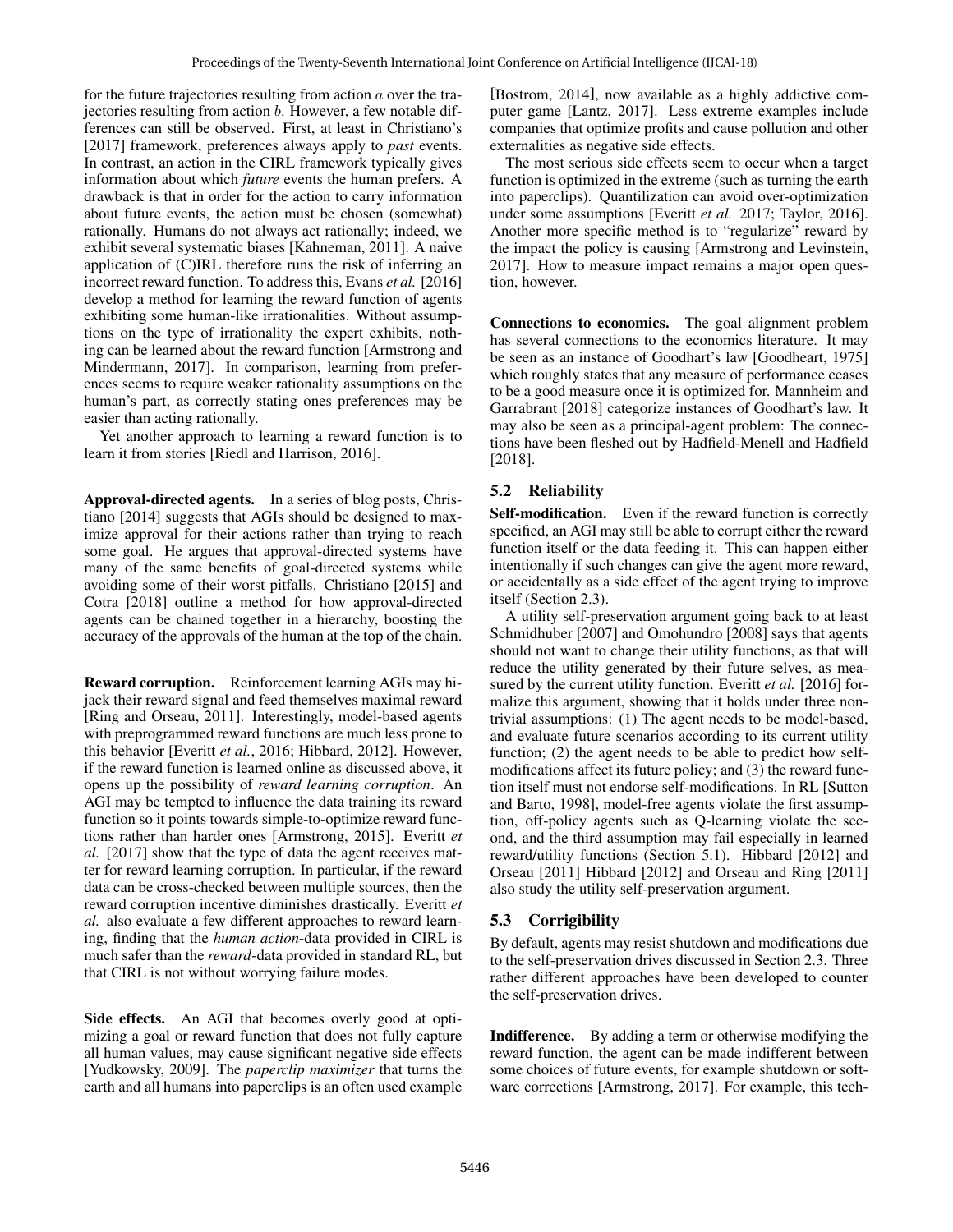nique can be used to construct variants of popular RL algorithms that do not learn to prevent interruptions [Orseau and Armstrong, 2016].

Ignorance. Another option is to construct agents that behave as if a certain event (such as shutdown or software modification) was certain not to happen [Everitt *et al.*, 2016]. For example, off-policy agents such as Q-learning behave as if they will always act optimally in the future, thereby effectively disregard the possibility that their software or policy be changed in the future. Armstrong [2017] show that ignorance is equivalent to indifference in a certain sense.

Uncertainty. In the CIRL framework [Hadfield-Menell *et al.*, 2016], agents are uncertain about their reward function, and learn about the reward function through interaction with a human expert. Under some assumptions on the human's rationality and the agent's level of uncertainty, this leads to naturally corrigible agents [Hadfield-Menell *et al.* 2017a; Wängberg, 2017]. Essentially, the agent will interpret the human's act of shutting them down as evidence that being turned off has higher reward than remaining turned on. In some cases where the human is likely to make suboptimal choices, the agent may decide to ignore a shut down command. There has been some debate about whether this is a feature [Milli *et al.*, 2017] or a bug [Carey, 2018].

Continuous testing. Arnold and Scheutz [2018] argue that an essential component of corrigibility is to detect misbehavior as early as possible. Otherwise, significant harm may be caused without available corrigibility equipment having been put to use. They propose an ethical testing framework that continually monitors the agent's behavior on simulated ethics tests.

## 5.4 Security

Adversarial counterexamples. Deep Learning [e.g. Goodfellow *et al.*, 2016] is a highly versatile tool for machine learning, and a likely building block for future AGIs. Unfortunately, it has been observed that small perturbations of inputs can cause severe misclassification errors [Szegedy et al., 2013; Goodfellow et al., 2014; Evtimov et al., 2017; Athalye et al., 2017].

In a recent breakthrough, Katz *et al.* [2017] extend the Simplex algorithm to neural networks with rectified linear units (Relus). Katz *et al.* call the extended algorithm Relu-Plex, and use it to successfully verify the behavior of neural networks with 300 Relu nodes in 8 layers. They gain insight into the networks' behaviors in certain important regions, as well as the sensitivity to adversarial perturbations.

### 5.5 Intelligibility

While it is infamously hard to understand exactly what a deep neural network has learned, recently some progress has been made. DeepMind's *Psychlab* uses tests from psychology implemented in a 3D environment to understand deep RL agents. The tests led them to a simple improvement of the UNREAL agent [Leibo *et al.*, 2018] Zahavy *et al.* [2016] instead use the dimensionality reduction technique t-SNE on the activations of the top neural network layer in DQN [Mnih *et al.*, 2015]. revealing how DQN represents policies in ATARI games. Looking beyond RL, Olah *et al.* [2017] summarize work on visualization of features in image classification networks in a beautiful Distill post. Another line of work tries to explain what text and speech networks have learned Alvarez-Melis and Jaakkola, 2017; Belinkov and Glass, 2017; Lei et al., 2016].

### 5.6 Safe learning

During training, a standard Deep RL agent such as DQN commits on the order of a million catastrophic mistakes such as jumping off a cliff and dying [Saunders *et al.*, 2017]. Such mistakes could be very expensive if they happened in the real world. Further, we do not want an AGI to accidentally set off all nuclear weapons in a burst of curiosity late in its training phase. Saunders *et al.* [2017] propose to fix this by training a neural network to detect potentially catastrophic actions from training examples provided by a human. The catastrophe detector can then override the agent's actions whenever it judges an action to be too dangerous. Using this technique, they manage to avoid all catastrophes in simple settings, and a significant fraction in more complex environments. A similar idea was explored by Lipton *et al.* [2016]. Instead of using human-generated labels, their catastrophe detector was trained automatically on the agent's catastrophes. Unsurprisingly, this reduces but does not eliminate catastrophic mistakes. A survey over previous work on safe exploration in RL is provided by [Garcia and Fernandez, 2015].

# 6 Public Policy on AGI

Recommendations. In a collaboration spanning 14 organizations, Brundage *et al.* [2018] consider scenarios for how AI and AGI may be misused and give advice for both policy makers and researchers. Regulation of AI remains a controversial topic, however. On the one hand, Erdeleyi and Goldsmith [2018] call for global regulatory body. Others worry that regulations may limit the positive gains from AI [Gurkaynak *et al.* 2016; Nota, 2015], and recommend increased public funding for safety research [Nota, 2015]. Baum [2017b] is also wary of regulation, but for slightly different reasons. He argues that *extrinsic* measures such as regulations run the risk of backfiring, making AI researchers look for ways around the regulations. He argues that extrinsic measures such as regulations may backfire, and instead recommends working on social norms and other measures that make developers want to develop safe AI. Armstrong *et al.* [2016] counterintuitively find that information sharing between teams developing AGI exacerbates the risk of an AGI race.

Policy makers. Although public policy making is often viewed as the domain of public bodies, it should be remembered that many organizations such as corporations, universities and NGOs frequently become involved through advocacy, consulting, and joint projects. Indeed, such involvement can often extend to de facto or "private" regulation via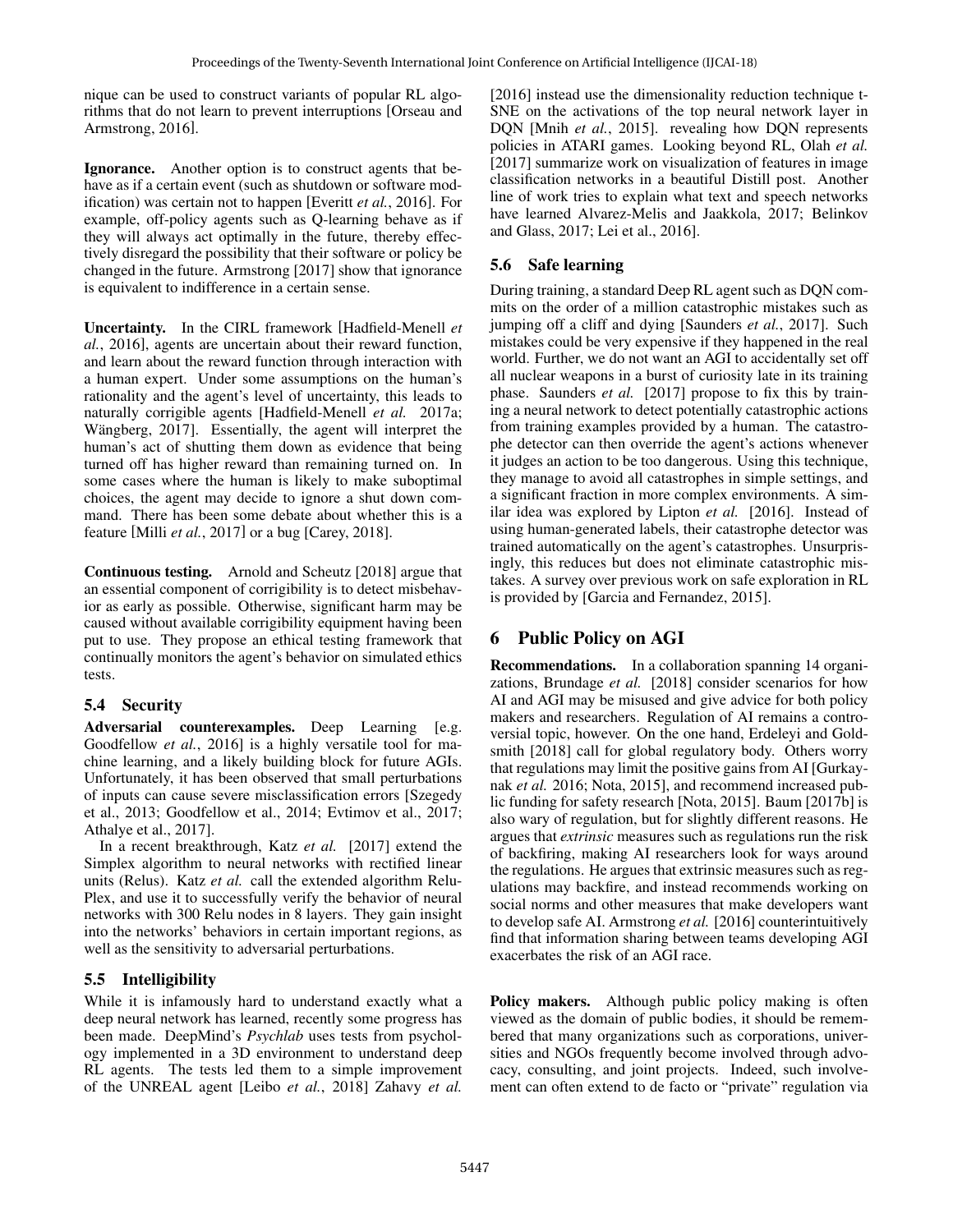organizational guidelines, organizational policies, technical standards and similar instruments.

Professional organizations have already taken a leading role. The IEEE, for example, is developing guidelines on Ethically Aligned Design [IEEE, 2017a,b]. Meanwhile, the ACM and the SIGAI group of AAAI have co-operated to establish a new joint conference on AI, ethics and society, AIES. Economic policy and technical standards organizations have also started to engage: for example, the OECD has established a conference on "smart policy making" around AI developments [OECD, 2017] and ISO/IEC has established a technical committee on AI standards [ISO/IEC, 2017]. Corporations and corporate consortia are also involved, typically through the public-facing aspects of their own corporate policies [Intel, 2017; IBM, 2018] or through joint development of safety policies and recommendations which consortia members will adopt [Partnership on AI, 2016].

Finally, in addition to the traditional public roles of academia and academics, there are an increasing number of academically affiliated or staffed AI organizations. With varying degrees of specificity, these work on technical, economic, social and philosophical aspects of AI and AGI. Organizations include the Future of Humanity Institute (FHI), the Machine Intelligence Research Institute (MIRI), the Centre for the Study of Existential Risk (CSER) and the Future of Life Institute (FLI).

Current policy anatomy. It could be said that public policy on AGI does not exist. More specifically, although work such as Baum [2017] highlights the extent to which AGI is a distinct endeavor with its own identifiable risk, safety, ethics (RISE) issues, public policy AGI is currently seldom separable from default public policy on AI taken as a whole (PPAI). Existing PPAI are typically structured around (a) significant financial incentives (e.g. grants, public-private co-funding initiatives, tax concessions) and (b) preliminary coverage of ethical, legal and social issues (ELSI) with a view to more detailed policy and legislative proposals later on [Miller *et al.*, 2018; FTI Consulting, 2018].

In the case of the EU, for example, in addition to experimental regulation with its new algorithmic decision-making transparency requirements in [EUR-lex, 2016, Article 22, General Data Protection Regulation] its various bodies and their industry partners have committed over 3 billion Euro to AI and robotics R&D and engaged in two rounds of public consultation on the European Parliament's proposed civil law liability framework for AI and robotics [Ansip, 2018]. However, the much demanded first draft of an overarching policy framework is still missing, being slated for delivery by the European Commission no earlier than April 2018.

Elsewhere, spurred into action by the implications of the AlphaGo victory and China's recent activities (outlined below), South Korea and Japan have already rapidly commenced significant public and public-private investment programs together with closer co-ordination of state bodies, industry and academia [Ha, 2016; Volodzsko, 2017]. Japan is also additionally allowing experimental regulation in some economic sectors [Takenaka, 2017]. The UK has started work on a preliminary national policy framework on robotics and AI [UK Parliament, 2017; Hall and Presenti, 2017], and have established a national Centre for Data Ethics and Innovation [CSER, 2017].

Current policy dynamics. Although there is substantial positive co-operation between universities, corporations and other organizations, there is a negative dynamic operating the nation-state, regional and international context. Contrary to the expert recommendations above, there is increasing rhetoric around an AI "arms race" [Cave and OhEigeartaigh, 2018], typified by President Vladimir Putin's September 2017 comment that "... whoever becomes the leader in [the AI] sphere will become the leader in the world" [Apps, 2017]. Relatedly, China's 8 July 2017 AI policy announcement included being the global leader in AI technology by 2030 [PRC State Council, 2017; Kania, 2018; Ding, 2018]. It also included aims of "creating a safer, more comfortable and convenient society." Alongside this policy shift has been increased Sino-American competition for AI talent [Cyranoski, 2018]. In the US, the Obama Administration began consultation and other moves towards a federal policy framework for AI technology investment, development and implementation [Agrawal *et al.* 2016; White House OSTP, 2016]. However, the Trump Administration abandoned the effort to focus mainly on military spending on AI and cyber-security [Metz, 2018].

Policy outlook. Given the above, looking forward it would appear that the organizations noted above will have to work hard to moderate the negative dynamic currently operating at the nation-state, regional and international level. Useful guidance for researchers and others engaging with public policy and regulatory questions on AI is given by 80 000 Hours [2017]. Further references on public policy on AGI can be found in [Sotala and Yampolskiy 2014; Dafoe, 2017].

### 7 Conclusions

AGI promises to be a major event for humankind. Recent research has made important progress on how to think about potential future AGIs, which enables us to anticipate and (hopefully) mitigate problems before they occur. This may be crucial, especially if the creation of a first AGI leads to an "intelligence explosion". Solutions to safety issues often have more near-term benefits as well, which further adds to the value of AGI safety research.

It is our hope that this summary will help new researchers enter the field of AGI safety, and provide traditional AI researchers with an overview of challenges and design ideas considered by the AGI safety community.

### $References<sup>1</sup>$

[Amodei *et al.*, 2016] Dario Amodei, Chris Olah, Jacob Steinhardt, Paul Christiano, John Schulman, and Dan Mané. Concrete Problems in AI Safety, 2016.

<sup>&</sup>lt;sup>1</sup>The full list of references is in the extended version  $https:$ //arxiv.org/abs/1805.01109